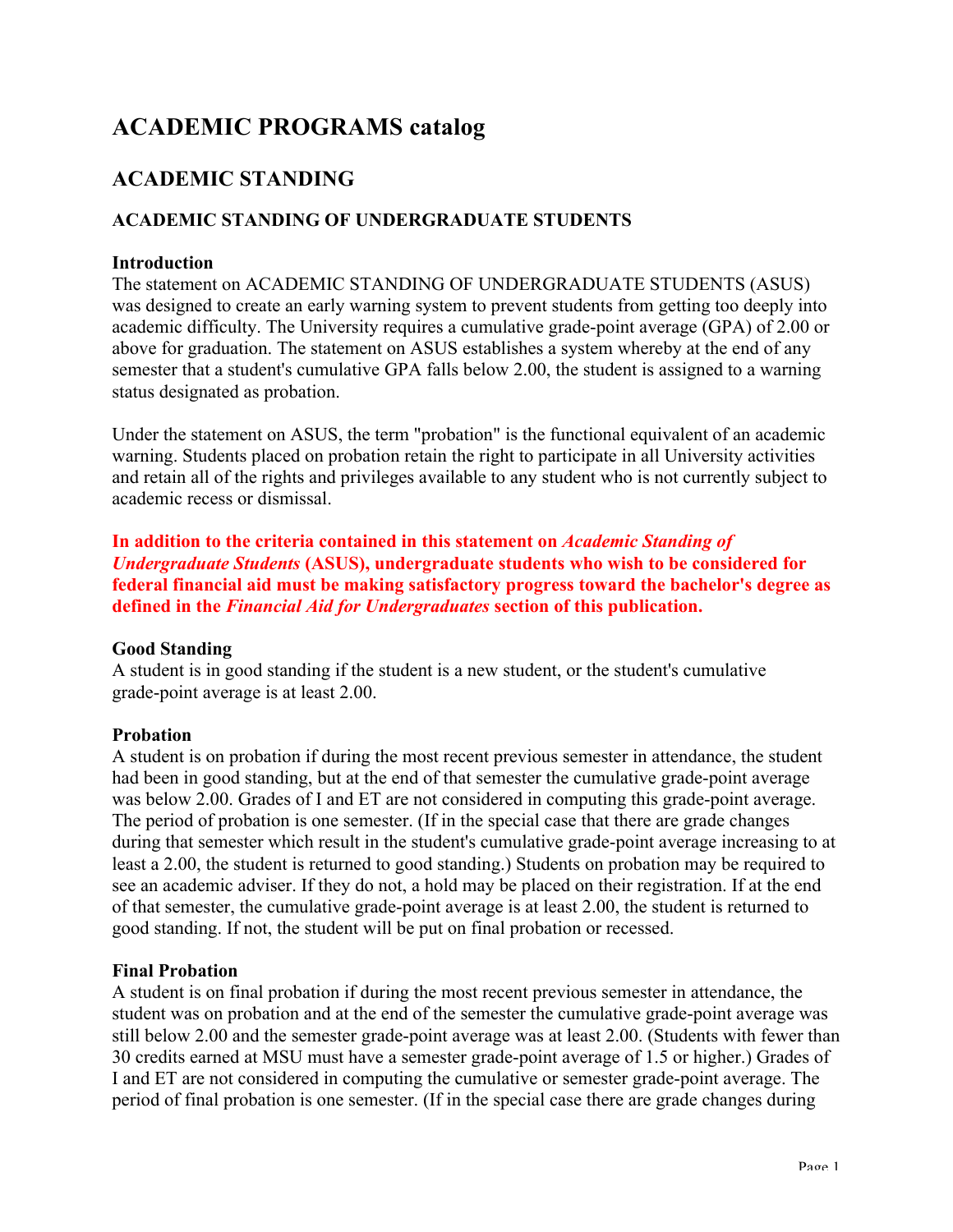that semester, which result in the student's grade-point average increasing to at least a 2.00, the student is returned to good standing.)

Students on final probation may be required to see an academic adviser. If they do not, a hold may be placed on their registration. At the end of the semester on final probation, the cumulative grade-point average must be at least 2.00 or the student will be recessed. An exception to this can be made for students with 30 or fewer credits earned at MSU. If such a student has shown substantial progress during the semester and the evidence suggests that the student would attain good standing in one more semester, the student may be granted one additional semester on (extended) final probation at the discretion of the assistant dean of the student's college.

#### **Warning for Repeats**

At the discretion of the assistant dean of the student's college a student is normally put on warning for repeats after repeating between 10 and 14 credits. Students on warning for repeats may be required to see an academic adviser before enrolling for any subsequent semester. If they do not, a hold may be placed on their registration. At the end of the semester in which 21 or more credits have been repeated, the student is dismissed.

#### **Warning for Lack of Satisfactory Progress Toward the Bachelor's Degree**

The expected time frame for full-time undergraduate students to complete a bachelor's degree is 12 semesters except in extenuating circumstances. For each semester in which an undergraduate student enrolls for fewer than 12 credits, that semester will count toward the 12 semester limit as follows: 9-11 credits count as 3/4 of a semester; 6-8 credits count as ½ of a semester; fewer than 6 credits counts as 1/4 of a semester. Minimally, full-time enrolled students are expected to pass 18 credits during two consecutive semesters as a measure of normal progress toward the degree. If at the end of two consecutive semesters a full-time student has not completed a total of 18 credits with passing grades or pending grade markers, the student will be placed on warning for lack of satisfactory progress by the appropriate assistant dean. It is expected that part-time students will pass 75% of the credits taken over the past four semesters of enrollment. Students who fail to meet any of the above criteria must be given a written statement of the criteria they must satisfy to progress satisfactorily.

#### **Warning for Lack of Satisfactory Progress in the Major**

If at the end of a semester an upper division student is not making satisfactory progress toward the degree requirements stated in the catalog (e.g., a student is not taking courses in the student's major or the student's grade-point average in courses in the major is below the required major grade-point average), or the student's semester grade-point average is below 2.00, the student may be put on warning for lack of satisfactory progress in the major at the discretion of the assistant dean of the student's college. Such students must be given a written statement of the criteria they must satisfy to progress satisfactorily. Students on warning for lack of satisfactory progress in the major may be required to see an academic adviser before enrolling. If they do not, a hold may be placed on their registration. If a student has been on warning for lack of satisfactory progress and is not making satisfactory progress in any subsequent semester, the student will normally be recessed. However, if lack of satisfactory progress is due to poor grades in the major courses and the student is otherwise in good standing, the student would be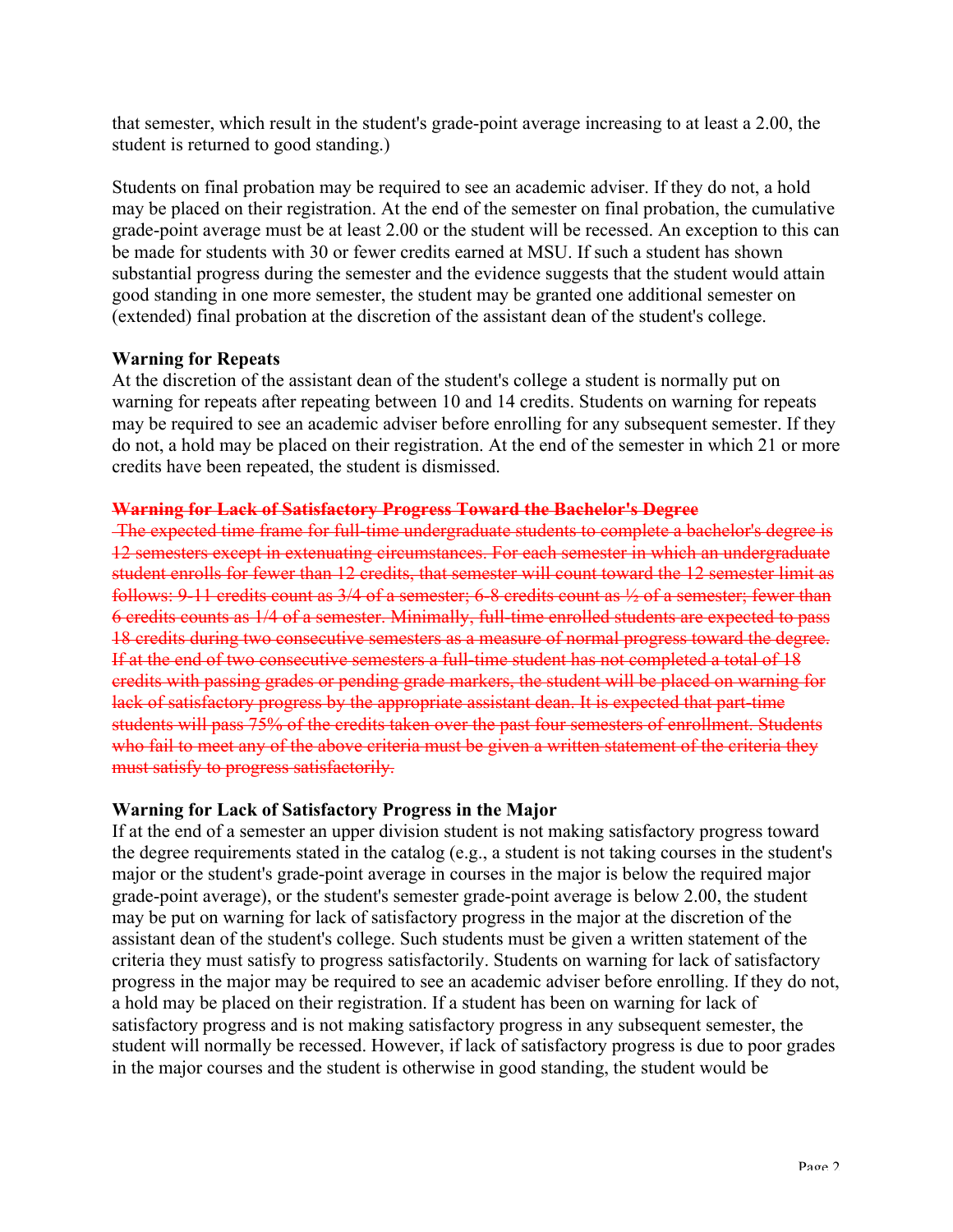permitted (even encouraged) to remain at MSU if the student changed to a more appropriate major.

#### **Recess**

- 1. If in any semester a student receives all semester grades of 0.0 or I where numeric grades have been given and there are at least 6 credits of 0.0, the student will be recessed unless there are compelling reasons certified to the record by the assistant dean of the student's college. If recessed, the student must remain out of MSU for at least one full academic year.
- 2. If at the end of a semester during which the student was on probation the cumulative grade-point average is still below 2.00 and the semester grade-point average is below 2.00 (1.5 for students with less than 30 credits earned at MSU), the student will be recessed. The student must remain out of MSU for at least one full academic year.
- 3. If at the end of a semester during which the student was on final probation the cumulative grade-point average is not at least 2.00, the student will be recessed. The student must remain out of MSU for at least one full academic year.
- 4. If a student has previously been put on warning for lack of satisfactory progress in the major and at the end of any subsequent semester the student is not making satisfactory progress, the student will be recessed. (with the possible exception as noted in the section on warning for lack of satisfactory progress.) A student recessed for lack of satisfactory progress in the major must remain out of MSU for at least one full academic year. After a recessed student has been out of MSU for the prescribed period, the student may be readmitted to MSU at the discretion of the appropriate assistant dean. If readmitted, the student will be put on probation, final probation, or warning for lack of progress in the major as appropriate, and the assistant dean may impose specific conditions in writing that must be met. A second recess is dismissal.

#### **Dismissal**

1. If a student has previously been recessed or dismissed, readmitted, and again meets one of the criteria 1-4 for recess or has failed to comply with the specific written conditions imposed at the time of readmission, the student will be dismissed.

2. At the end of a semester in which 21 or more credits have been repeated the student will be dismissed. Students who have been dismissed must remain out of school for at least two years. After that period, they may be readmitted only if a convincing case can be made to the assistant dean of the admitting college that circumstances have changed so that there is a reasonable probability of success. Students will be readmitted on probation, final probation, warning for repeats, or warning for lack of progress in the major as appropriate, and specific conditions in writing will be imposed.

### **READMISSION AFTER ACADEMIC RECESS OR DISMISSAL**

#### **After Academic Recess**

The recessed student is normally allowed a second chance to demonstrate satisfactory academic performance. Therefore, he or she may apply for readmission to be effective at the conclusion of the specified period of recess. The student may be required to submit a report of activities during the period of recess. The report may be used as one kind of evidence regarding readiness to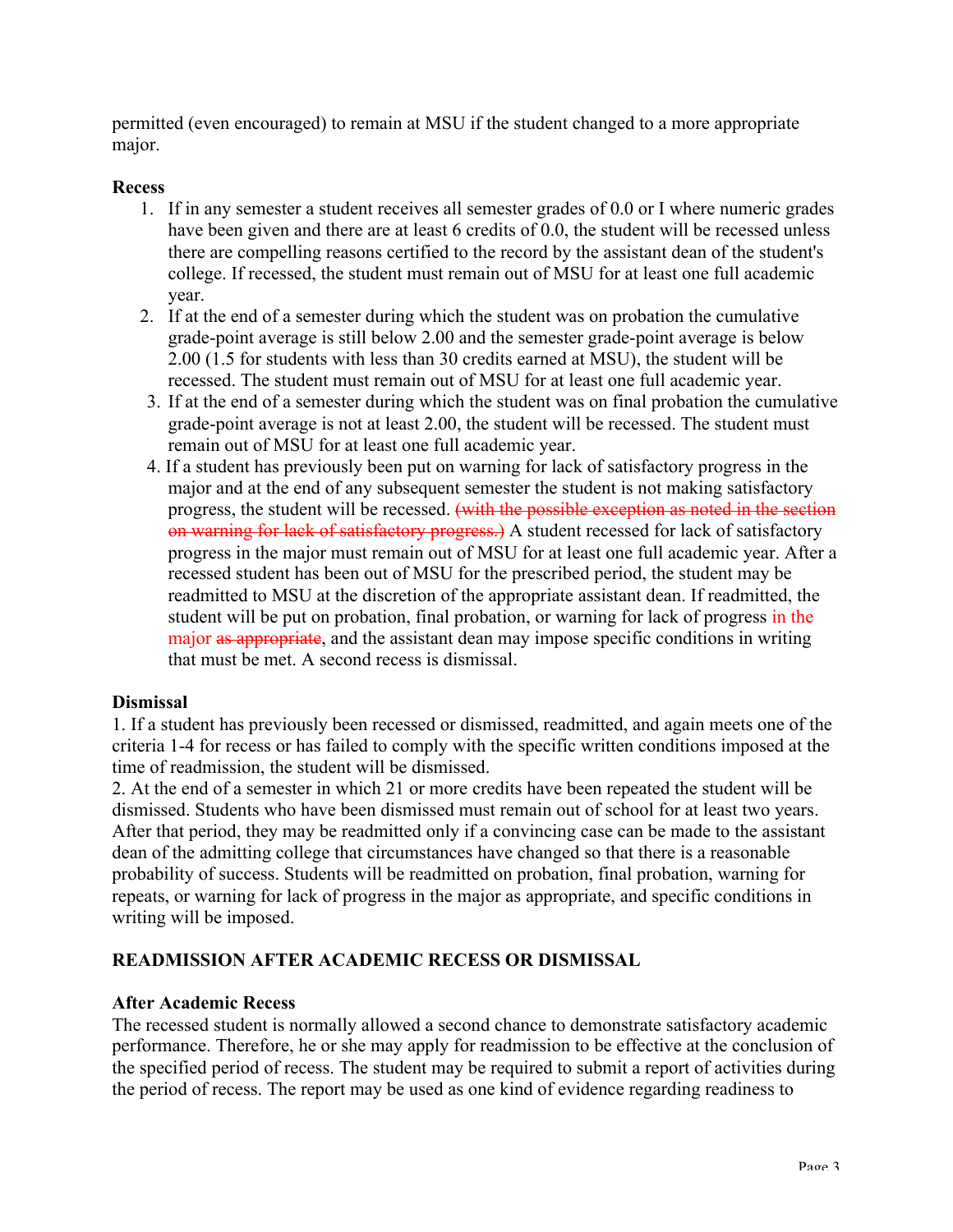return. If the student has attended another institution while on recess, he or she must submit an official transcript and have earned at least a 2.00 grade-point average (GPA), or its equivalent, to be considered for readmission.

#### **After Academic Dismissal**

Academic dismissal does not imply future readmission nor does it mean that the person is forever barred from enrollment at Michigan State University. After a period of at least two years, a student dismissed for academic reasons may apply for readmission. The applicant must be prepared to submit evidence of growth in maturity and responsibility indicative of capacity to perform university level work. Declarations of good intentions are not sufficient. Each application will be considered on its merits. If the student has attended another institution while on dismissal, he or she must submit an official transcript to be considered for readmission. For additional information, see *Readmission Procedure* in the *Undergraduate Education* section of this catalog.

The section below is not contiguous with the prior section in the *Academic Programs* catalog.

# FINANCIAL AID for UNDERGRADUATES

A comprehensive and coordinated program of financial aid to assist qualified students who have limited funds and resources is available to Michigan State University undergraduates in the form of scholarships, educational grants, loans, and jobs.

### Applications for financial aid are available on the Web at www.fafsa.ed.gov. Results of the application are sent electronically to the MSU Office of Financial Aid for processing.

When an application for financial assistance is made and the extent of the financial need is determined, the student is considered for any of the scholarships, grants, and loans for which he or she is eligible. The financial aid package is prepared to assist in meeting the financial need of the student. This package may include any combination of scholarship, grant, loan, or job. The Student Employment Office, 110 Student Services Building, www.csp.msu.edu/mtrak/index.htm, assists students in procuring jobs.

Most of the educational grants require that financial need be demonstrated. Many of the scholarships and grants are limited to Michigan residents.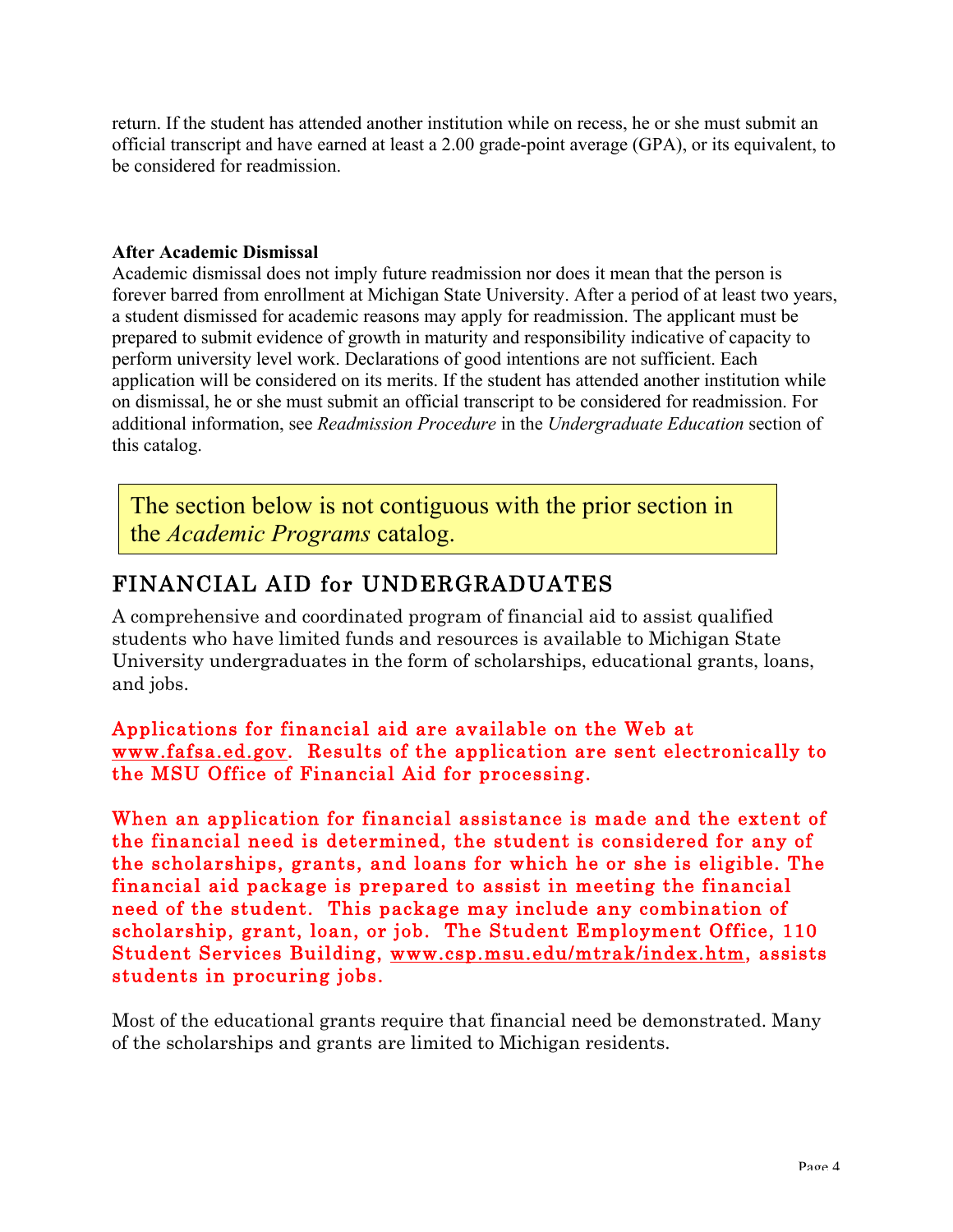Entering freshmen who are Michigan residents and are applying for scholarship aid are expected to participate in the State of Michigan competitive scholarship program, administered by the Michigan Higher Education Assistance Authority.

Students may obtain information about applying for aid by calling or visiting the Office of Financial Aid, 252 Student Services Building, (517/353-5940), by emailing finaid@msu.edu, or by viewing www.finaid.msu.edu

Federal Aid and Satisfactory Progress Toward the Bachelor's Degree

Federal aid regulations limit the amount of time federal financial aid recipients can work toward a baccalaureate degree and require measured progress toward that degree.

The maximum time frame for full-time undergraduate students to complete a bachelor's degree is 12 semesters, with some exceptions permitted for extenuating circumstances. For each semester in which an undergraduate student enrolls for fewer than 12 credits, that semester will count toward the 12 semester limit as follows: 9-11 credits count as 3/4 of a semester; 6-8 credits count as 1/2 of a semester; fewer than 6 credits counts as 1/4 of a semester. Semesters enrolled at another institution and semesters in which the student did not receive federal aid must be considered when determining satisfactory progress toward the bachelor's degree.

Minimally, students enrolled full-time are expected to complete 75% of the credits taken with passing grades or pending grade markers during the previous three semesters of enrollment. It is expected that part-time students will pass 75% of the credits taken over the past three semesters of enrollment.

## Federal Financial Aid Warning and Denial

Students who fail to pass 75% of summer, fall and spring enrolled credits will be evaluated by the Office of Financial Aid for further federal aid eligibility and notified when that eligibility status changes. The notification will outline the appeal process for students with extenuating circumstances.

There are three kinds of federal-aid eligibility status: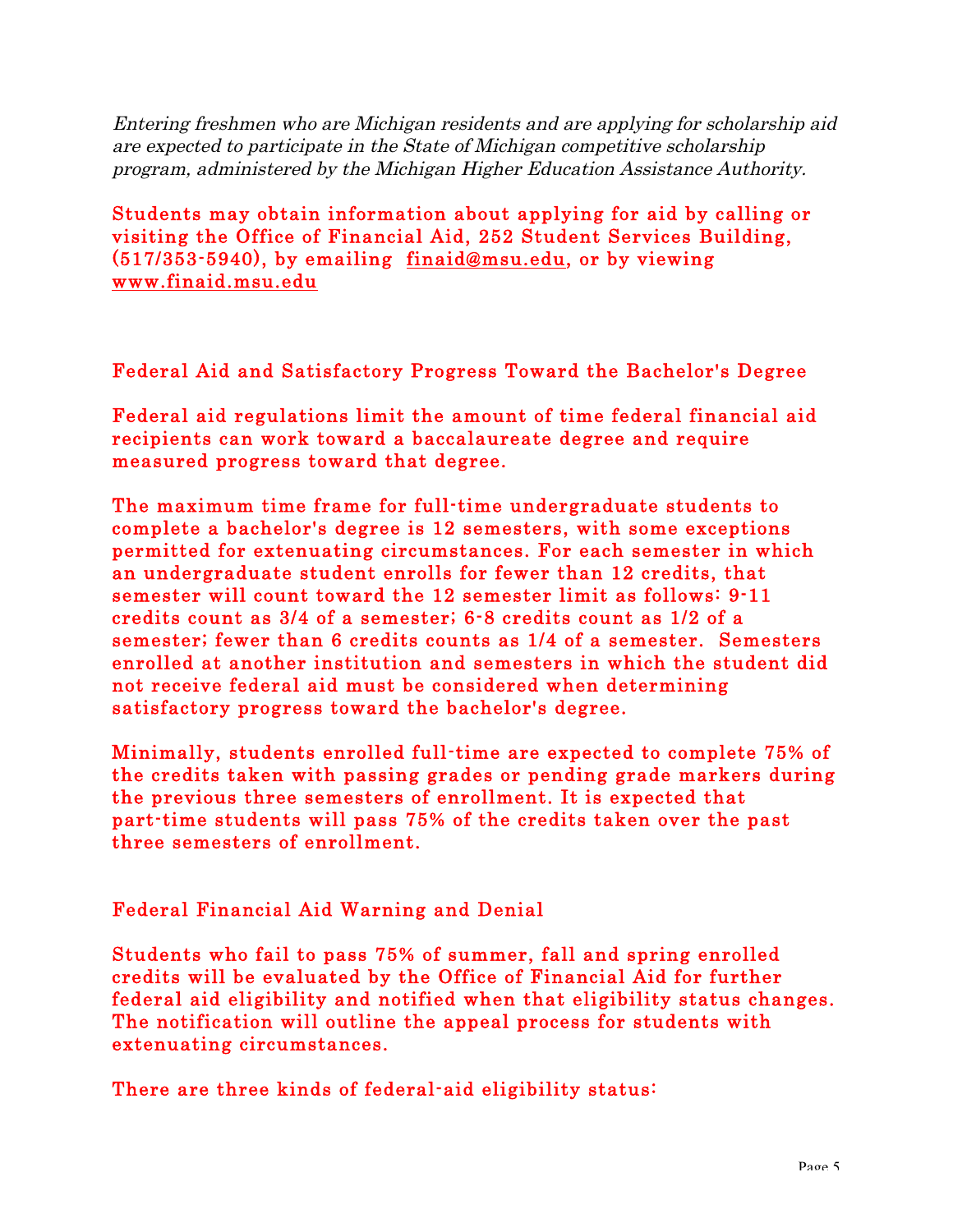- 1) Federal-aid regular status applies to students who complete 75% of enrolled credits and are within the 12 semester limit;
- 2) Federal-aid warning applies to students who have failed the 75% completion rule and/or who have exceeded the 12-semester limit, but were approved for an extension. Students are eligible for federal aid while in this status.
- 3) Federal-aid denial applies to students who have failed the 75% completion rule for two consecutive measurement periods and/or exceeded the 12-semester limit and were not approved for an extension.

A student who fails the 75% completion standard test for the first time will be placed on federal-aid warning for the next measurement period. A student already on federal-aid warning who fails the 75% completion standard for a second time will be placed on federal-aid denial. A student who is on federal-aid denial who passes 75% of fall and spring enrolled credits will be placed on federal-aid warning. A student who is on federal -aid warning who passes the 75% completion requirement will be restored to federal-aid regular status.

Students who are unable to complete a baccalaureate degree in 12 semesters of full- time enrollment (or the part-time enrollment equivalent) are ineligible for federal financial aid beginning with the 13th semester and are placed on federal-aid denial. A reminder about the 12-semester federal aid limit, as well as details regarding extension requests, will be sent to students in their 11th semester of enrollment. A student granted an extension would be placed on federalaid warning.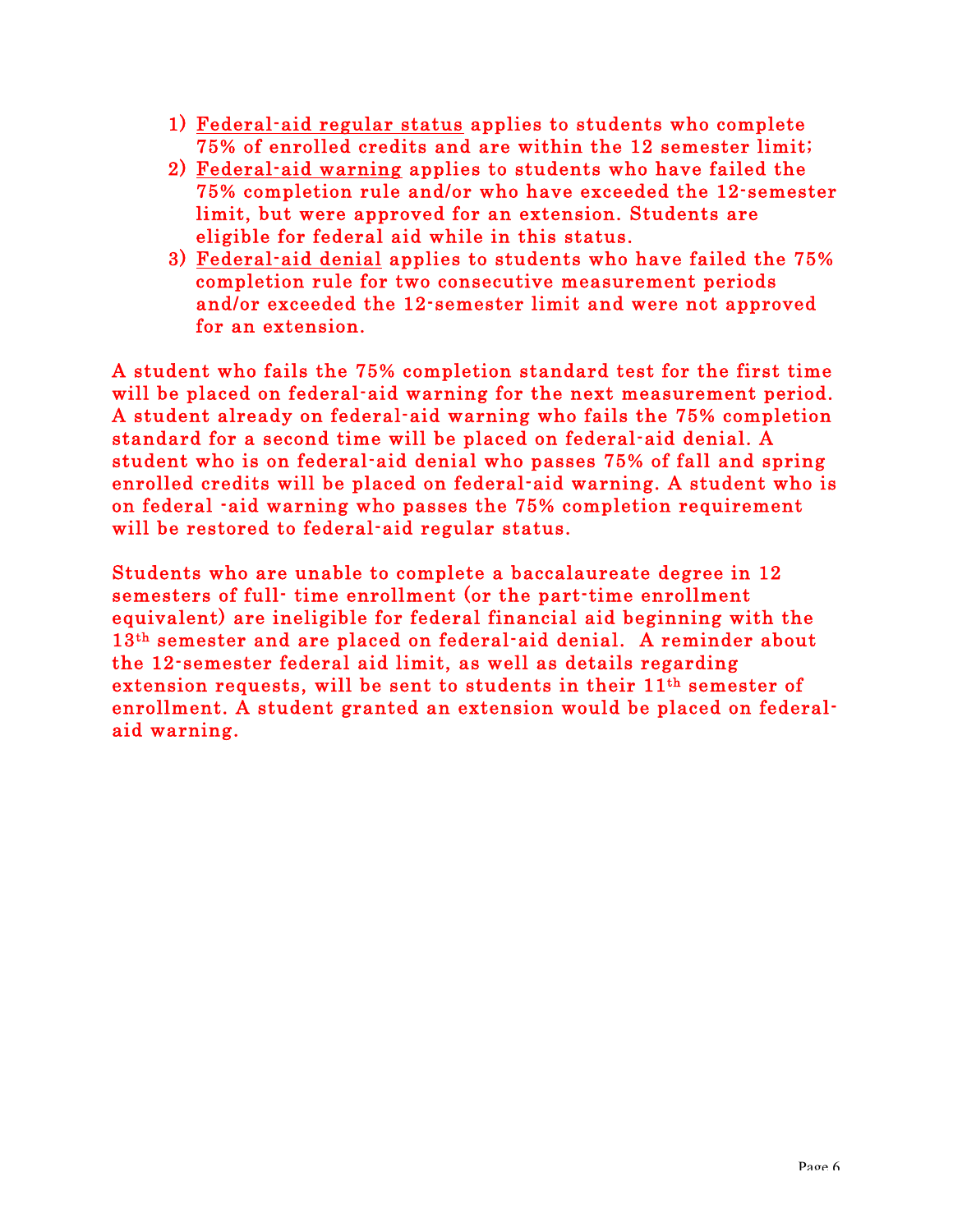

January 21, 2002

- To: Barbara C. Steidle, Assistant Provost for Undergraduate Education, Assessment, and Academic Services
- Fr: Linda O. Stanford, Registrar

#### Re: **Proposed Changes for ASUS**

I write to request that the attached proposal for changes to the Academic Standing of Undergraduate Students (ASUS) policy be sent to the University Committee on Academic Policy. The Office of the Registrar and the Office of Financial Aid collaborated to develop this policy, which we believe will serve students better. The Undergraduate Assistant/Associate Deans group endorsed this proposal at its last meeting.

Thank you.



Michigan State University 170 Administration Building East Lansing, Michigan 48824-0210

> 517/355-3330 FAX: 517/353-1935

Attachments (2): proposed changes for ASUS; draft of *Academic Programs* catalog text

C: Richard Shipman, Director, Office of Financial Aid